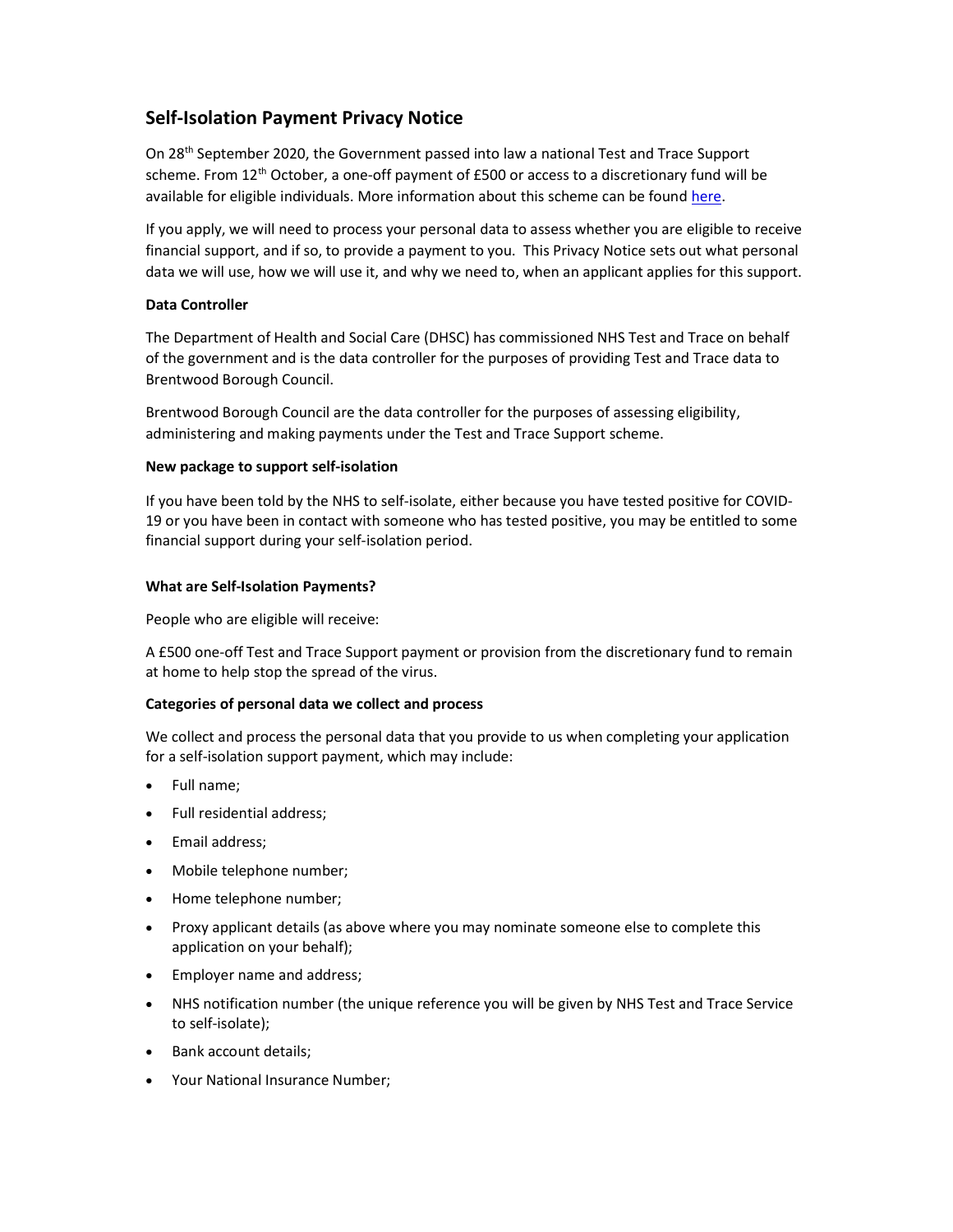Proof of self-employment e.g. recent business bank statement (within the last two months), most recent set of accounts or evidence of self-assessment

## Source and categories of personal data

We will obtain data from the NHS Test and Trace Service to confirm that you have either tested positive for COVID-19 or you have been in close contact with someone who has tested positive for COVID-19. As this data is related to your health it is referred to as 'special category data'.

You or your nominated representative will also provide us with additional personal data in relation to your application for a Self-Isolation Payment.

#### What we use your personal data for

We will carry out checks with the NHS Test and Trace Service and the Department for Work and Pensions (DWP), for verification purposes, Her Majesty's Revenue and Customs (HMRC), for tax and National Insurance purposes, and potentially with your employer in validating your application.

Information relating to your application will also be sent to the DHSC to help understand public health implications, allow us to carry out anti-fraud checks and determine how well the scheme is performing.

We will not share this data with other organisations or individuals outside of Brentwood Borough Council for any other purpose.

We will provide information to HMRC in relation to any payments we make because Self-Isolation Payments are subject to tax and National Insurance contributions. If you are self-employed, you will need to declare the payment on your self-assessment tax return.

## Our lawful basis for processing the personal data

We must have a legal basis to process your personal data. Our lawful basis in the processing that we'll undertake in assessing your eligibility for, and in making any self-isolation payment to you, is based on a legal obligation.

Where we use personal information to confirm that someone is eligible for a self-isolation payment, the sections of the law that apply are:

- GDPR Article  $6(1)(e)$  processing is necessary for the performance of a task carried out in the public interest or in the exercise of official authority vested in the controller
- GDPR Article  $9(2)(i)$  processing is necessary for reasons of public interest in the area of public health, such as protecting against serious cross-border threats to health or ensuring high standards of quality and safety of healthcare;
- Data Protection Act 2018 Schedule 1 Part 1 (2) health or social care purposes

Separately, we have special permission from the Secretary of State for Health and Social Care to use confidential patient information without people's consent for the purposes of diagnosing, recognising trends, controlling and preventing, and monitoring and managing communicable diseases and other risks to public health.

This is known as a 'section 251' approval and includes, for example, using your test results if you test positive for COVID-19 to start the contact-tracing process.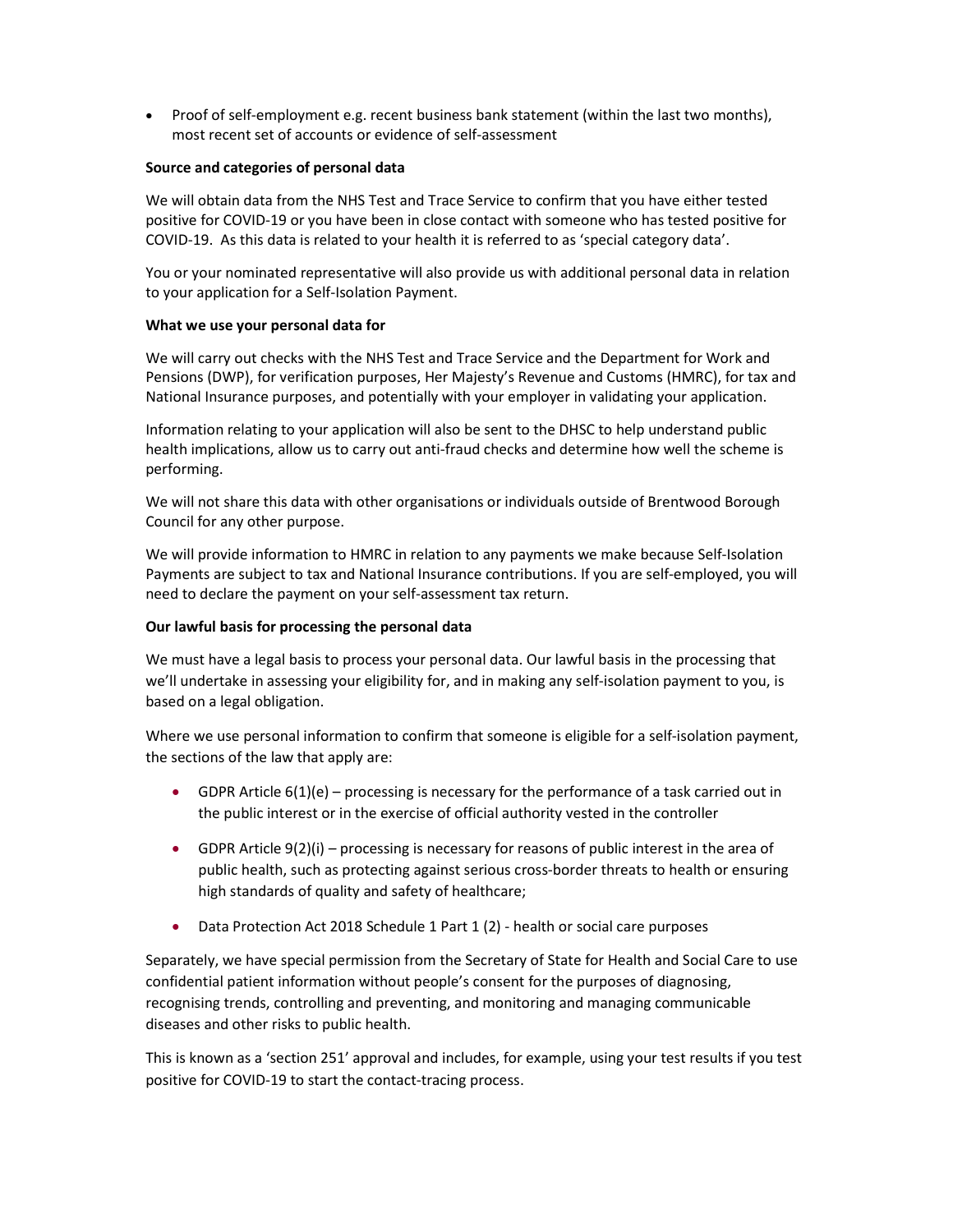The part of the law that applies here is section 251 of the National Health Service Act 2006 and Regulation 3 of the associated Health Service (Control of Patient Information) Regulations 2002.

You can find more information on this via the NHS Contact Tracing Privacy Notice here.

## Data Processors and other recipients of your data

These are the recipients with which your personal data is shared:

Her Majesty's Revenue and Customs (HMRC) for tax and National insurance purposes;

Your employer for verification checks purposes;

Basildon Borough Council for the purposes of assessing eligibility.

To validate your bank account details, we need to share relevant information you've given us with TransUnion. This will be used to ensure your support payment is paid to the correct bank account and to help prevent fraudulent use of support payments.

## This is not a credit check and won't impact your credit rating.

For more information on how TransUnion may use your data, please visit https://www.transunion.co.uk/legal-information/privacy-centre

## International Data Transfers and Storage

We do not transfer personal data outside of the UK and EEA

## Personal data disposal and retention

We will only keep your personal data for as long as it is needed for the purposes of the COVID-19 emergency, and for audit and payment purposes.

## **Cookies**

Cookies are small text files that are placed on your browser. To see how we use cookies, please follow this link.

## Your rights as a data subject

By law, you have a number of rights as a data subject and this does not take away or reduce these rights. Your rights under the EU General Data Protection Regulation (2016/679) and the UK Data Protection Act 2018 applies.

All information is processed in accordance with the Brentwood Borough Council's data protection policy found here.

These rights are:

- 1. Your right to get copies of your information  $-$  you have the right to ask for a copy of any information about you that is used.
- 2. Your right to get your information corrected  $-$  you have the right to ask for any information held about you that you think is inaccurate, to be corrected
- 3. Your right to limit how your information is used  $-$  you have the right to ask for any of the information held about you to be restricted, for example, if you think inaccurate information is being used.